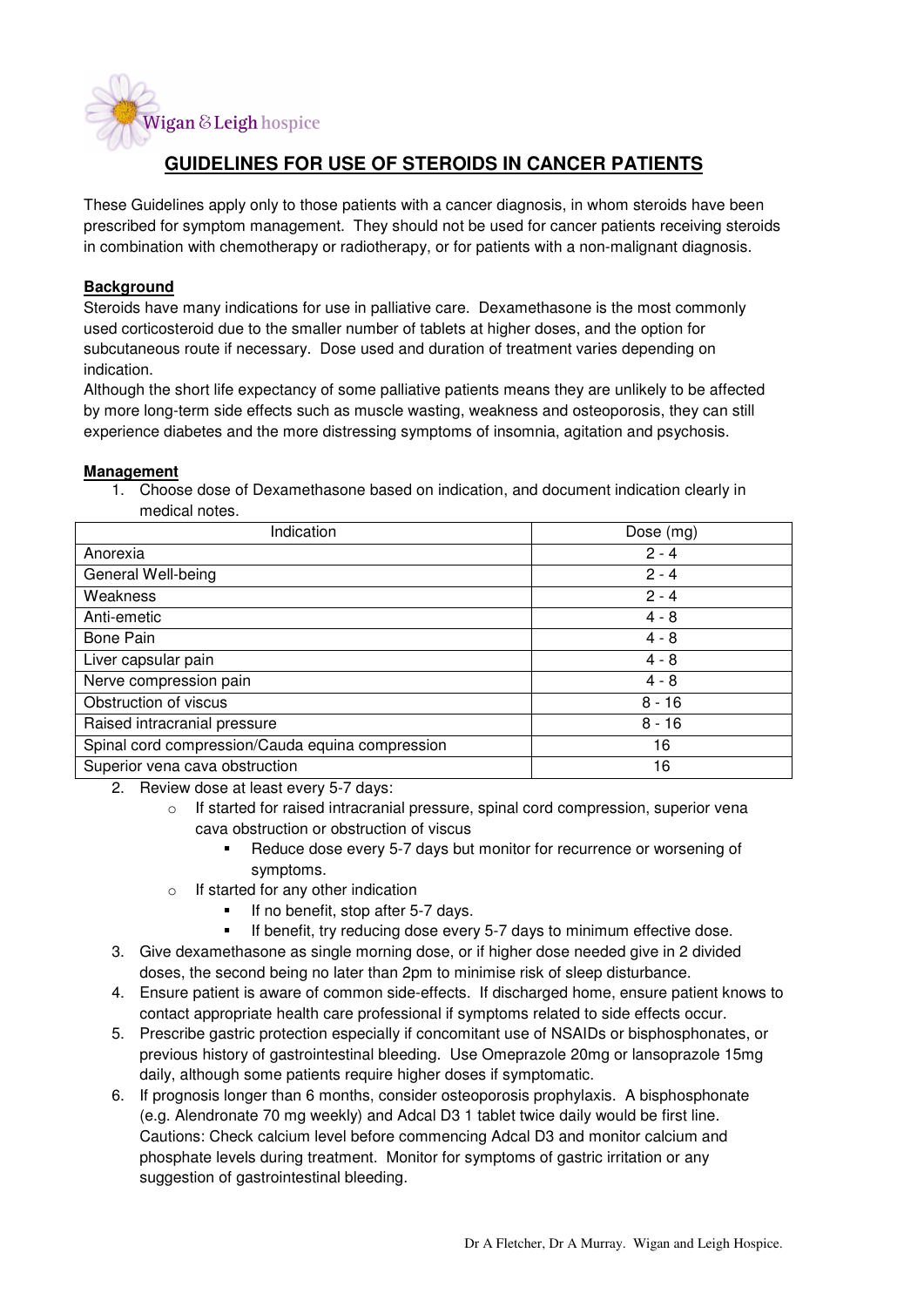- 7. Ensure all patients receive a steroid card.
- 8. Ensure Proforma for Corticosteroid Use has been commenced.

### **Monitoring for Side Effects**

Oral Candidal Infection:

• Monitor for oral candida by checking mouth weekly. If present, treat accordingly.

Steroid-induced Diabetes:

- If patient not known to be diabetic:
	- o Monitor for steroid-induced diabetes, following flow chart below:



 $\circ$  For all patients commenced on oral hypoglycaemics or insulin as a result of corticosteroids, monitor blood sugars on a daily basis.

- If patient known to be diabetic:
	- $\circ$  Continue to monitor blood glucose on a daily basis and be aware that diabetes treatment requirements may need to be increased.
- As steroids are reduced, there is a risk of hypoglycaemia for those patients taking oral hypoglycaemics or insulin. Blood sugars must continue to be monitored on a daily basis. Patients may no longer require oral hypoglycaemics or insulin when steroids are discontinued.